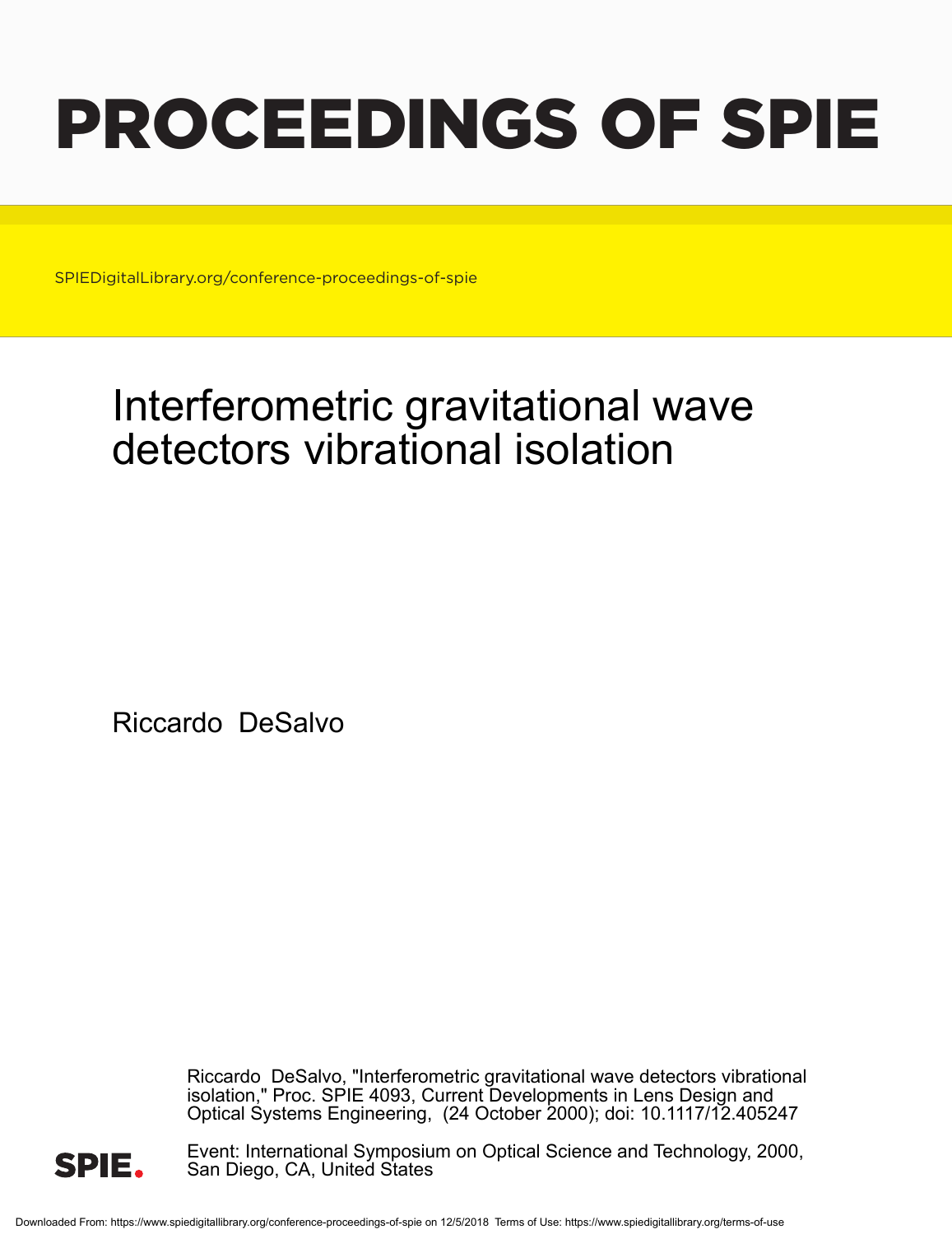### Interferometric Gravitational Wave Detector s Vibrational Isolation

Riccardo DeSalvo

LIGO Project, MS 18-34 California Institute of Technology Pasadena, CA 91125

#### ABSTRACT

interferometric Gravitational Wave Detectors, coming online in late 2000, look for small space strains, leading to apparent motions of test masses of 10-19 m or less; isolation from other forces is crucial. They require a formidable vibration isolation level in a frequency range between few Hz and few KHz. The off-band residual motion must be kept below 10-12 m not to saturate the phase sensors. These exceptional requirements are met, in all degrees of freedom, with a chain of active and passive filters. The key isolation mechanism is the use of mechanical oscillators above their resonant frequencies, pendula horizontally, springs vertically. Very high Quality pendular suspensions are needed at the mirror level to limit the "thermal" noise from fluctuations in the dissipation mechanisms. Off-band electromagnetic actuators on or near the mirror keep its residual motion within the required limits. These fmal mirror suspension stages only provide the fmal few orders of magnitude of attenuation in the longitudinal direction. To provide the bulk of the attenuation, virtually all in the vertical direction, they are suspended from Seismic Noise Attenuation Systems. Attenuation filters, either active or passive, are chained, each providing 2 or 3 orders of magnitude of attenuation. Passive attenuation is obtained with springs and pendula. The vertical is the toughest direction to deal with because the oscillators also fight against gravity. The vertical attenuation requirements, although orthogonal to the beam direction, are only slightly less stringent than the vertical ones due to crosscouplings (Earth curvature is the source of one of them). High internal damping springs organised in hierarchical stacks are used in most early designs. More advanced designs increasingly rely on chains of filters equipped with high quality cantilever springs driven to low resonant frequencies by different mechanisms. The Quality Factors of each resonance are actively and/or passively spoiled at the chain suspension point. In the latest designs, Ultra Low Frequency Oscillators filter out the "microseismic" and other low frequency perturbations. This paper addresses one approach to achieving the required seismic isolation level.

Keywords: Gravitational waves, seismic attenuation, passive attenuation

#### 1. INTRODUCTION

Gravitational waves emitted by compact body (neutron stars and black holes) collisions are expected to radiate across the universe and slightly perturb any mass that they traverse. The differential movement imparted by gravitational waves to two test masses is proportional to their separation; consequently a gravitational wave detector must be built with widely separated masses. Separations of the order of kilometers are considered on Earth based detectors (LIGO, Virgo, TAMA, GEO, ACIGA<sup>1 2</sup>), million of kilometers for space based interferometers (LISA<sup>3</sup>). A typical gravitational wave event is expected to move masses a few kilometers apart by  $10^{-18}$  m or less. It has been shown that it is possible, by means of laser interferometric techniques in Ultra High Vacuum, to measure such small distance variations. The  $10^{-18}$  m signal is an outrageously small number that has to be compared with, and isolated from, the continuous, up to  $10^{-6}$  m, seismic random motion of Earth s crust. Seismic Isolation (SI) is therefore one of the key components of a Gravitational Wave Interferometric Detector (GWID). Gravitational waves are, in principle, emitted at all orbital frequencies, with an upper limit given by the dimension of the compact bodies of interest (kilometers) divided by the speed of light, which is reached at the fmal stage of coalescence. On Earth, at frequencies lower than a few Hz, the gravitational wave signal is swamped by the fluctuations of the gravitational pull of the Earth s crust and there is presently no way to recover the signal. Earth based GWIDs can therefore be designed to work only above a few Hz. The SI of a GWID is required to provide a staggering  $10^{-12}$ , or better, attenuation factor within a frequency range from a few Hz to a few kHz. There are additional requirements. in principle the test masses could swing freely at all frequencies below the frequency region of interest. At these frequencies all suspended systems tend to oscillate at their own pendulum resonant frequencies with amplitudes proportional to the excitation amplitudes and to their mechanical quality factors. The interferometric displacement sensing with  $<10^{-18}$  m resolution has a dynamic range of the order of a million and may loose track of the position if the mirrors move, even at low frequency, more than  $10^{-12}$  m from the exact dark fringe position. The SI and mirror suspension system must therefore

Current Developments in Lens Design and Optical Systems Engineenng, 98 Robert E. Fischer, R. Barry Johnson, Warren J. Smith, William H. Swantner, Editors, Proceedings of SPIE Vol. 4093 (2000) © 2000 SPIE. 0277-786X/00/\$15.00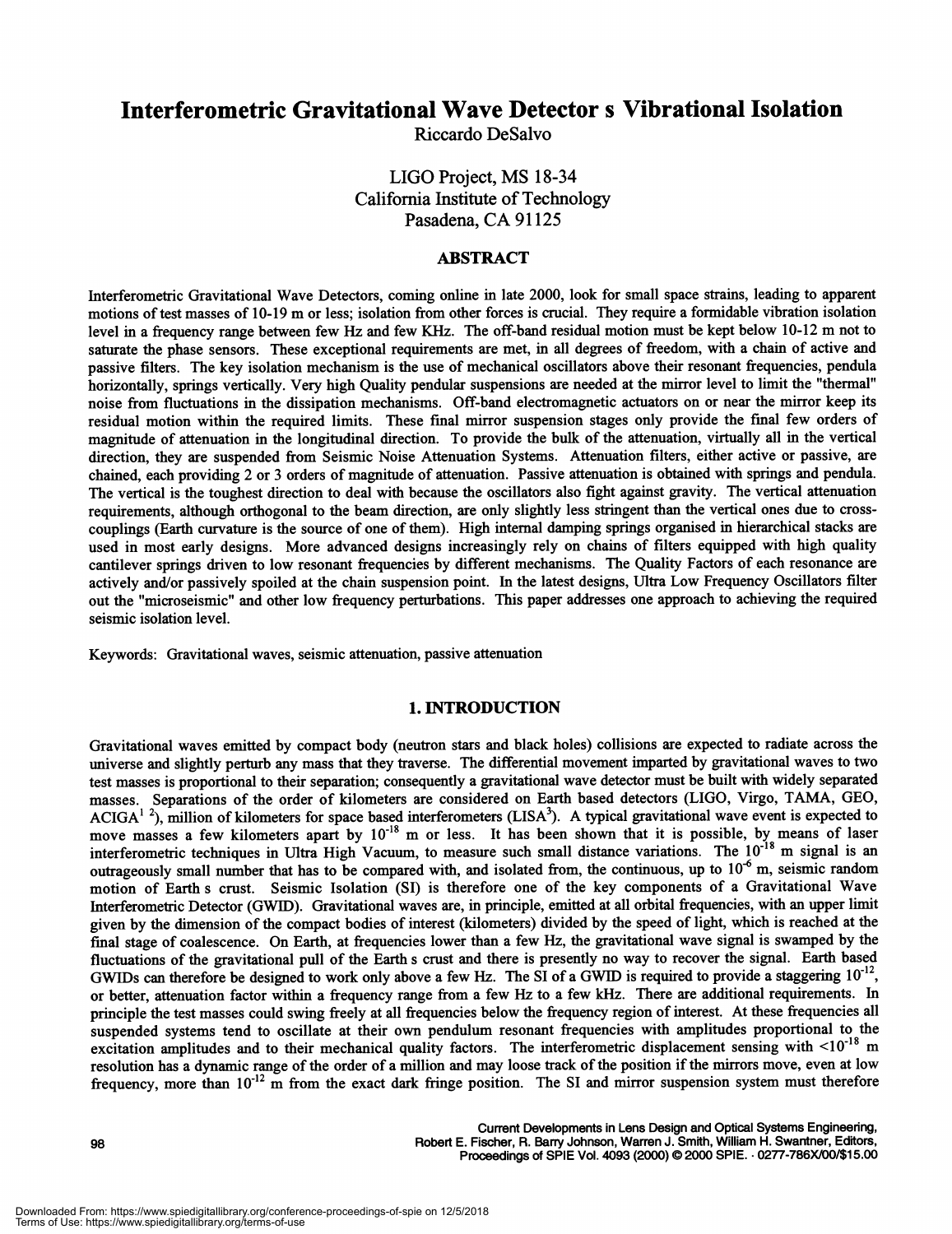provide positioning control of the mirror with an absolute precision much better than  $10^{-12}$  m at low to DC frequencies<sup>4</sup>. Not surprisingly, actuators with less than  $10^{-18}$  m noise and resolution have very limited dynamic range. The  $10^{-12}$  m requirement then sets a limit on how much energy can be allowed to be stored in the mechanical resonances of the SI and suspension

system.<br>All of these requirements can be satisfied with a series of layered defenses, the seismic attenuators, and with proper control authority distribution for positioning.

#### 2. SEISMIC ATTENUATION SCHEME

The most promising solution for the seismic attenuation task is represented by the superattenuator chains first introduced by Virgo and further developed at LIGO for LIGO II and TAMA. The design and results presented here have been achieved in the TAMA and LIGO prototypes. A typical Seismic Attenuation and Mirror Suspension System (Virgo, TAMA, LIGO II) consists of three parts:

- . A very low frequency pre-isolator to absorb the effects ofthe micro-seismic peak and provide positioning.
- A chain of passive mechanical filters to stop the bulk of the seismic noise within the frequency band of interest.
- . A multiple pendulum built from quartz or other low dissipation materials to shield the mirror from thermal noise and provide the mirror controls.

The attenuation is obtained by the fact that an oscillator, excited at frequencies higher than its own resonant frequency, will transmit that excitation with an attenuation factor falling in accordance with to the  $1/f^2$  law. Chained oscillators simply multiply their attenuation factors. A seismic attenuation chain is composed of a sufficient number of low frequency oscillators (pendulums horizontally, springs vertically). A well-designed attenuation system can generate the necessary inband attenuation completely passively. Mechanical oscillators saturate their  $1/f<sup>2</sup>$  behavior at high frequencies because of the short circuiting effect generated by the moment of inertia of the mass distributed across their structure. These limitations, illustrated in figure 1, will be discussed individually in the following sections.



Figure 1: Theoretical attenuation performance of a single passive attenuation filter. The peak at 10 mHz is the main resonance of the oscillator; it is followed by the characteristic  $1/f^2$  attenuation function, which is interrupted at 1 Hz by saturation due to the distributed mass in the oscillator mechanics. The peak at 100 Hz is given by the internal resonances of the mechanics The frequencies and attenuation factors are arbitrarily chosen but close to what is actually feasible. This topology is typical for all passive attenuation filters.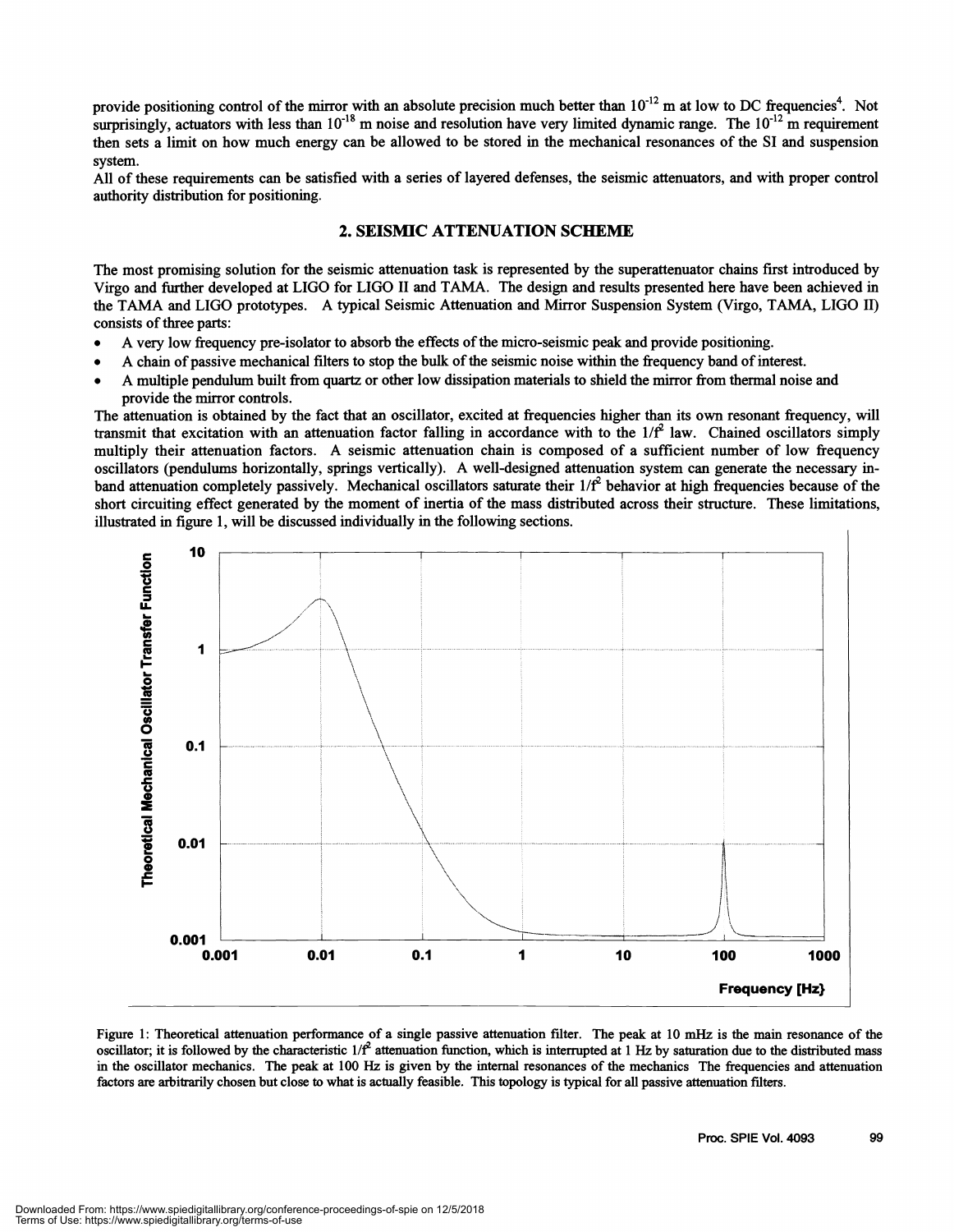The fundamental resonances of a SI oscillator chain are typically located between 0. 1 and 3 Hz. If excited, these resonances would gently swing the mirror well beyond the dynamic range of the position sensors. It is therefore necessary to shield these resonances from seismic excitation and drain any energy stored in them. This job is performed by the pre-isolator operating mainly below the frequency region of interest (10 mHz to 10 Hz). Although it may also provide substantial in band attenuation, its main function is to stabilize and position the rest of the passive attenuation chain to within a small fraction of a micron. The attenuation is in large part passive while the extraction of the energy from the resonances is achieved via voice coil actuators in feedback over the signal of sensitive accelerometers.

On the high end of the frequency range, the oscillator s attenuation factor is saturated by distributed mass effects and can be spoiled if uncontrolled internal resonances are present. The attenuation saturation due to the distributed mass (batting center problem) can be minimized by carefully shaping the moving components of the oscillator<sup>5</sup>-<sup>6</sup>. The internal resonances must be controlled by careful engineering.

Finally a SI must not generate more mechanical noise that it filters out: creep and creak are the main sources of noise. Creep events may jerk the attenuation chain by as much as  $10^{-12}$  m. A well designed SI must be creak free and must control the creep level within the required sensitivity level. The materials must have high quality factors not to introduce thermal noise to the system.

In the following the different components of a SI will be presented in some detail. An overall view of the TAMA Seismic Attenuation Chain is shown in figure 2.



Figure 2: TAMA seismic attenuation chain. The pre-attenuation stage is composed by an inverted pendulum and a first filter provided with accelerometers, LVDTs and actuators to provide inertial damping of the chain s body modes. The seismic attenuation in the TAMA configuration case is provided by a single MGASF filter followed by a triple pendulum mirror control system.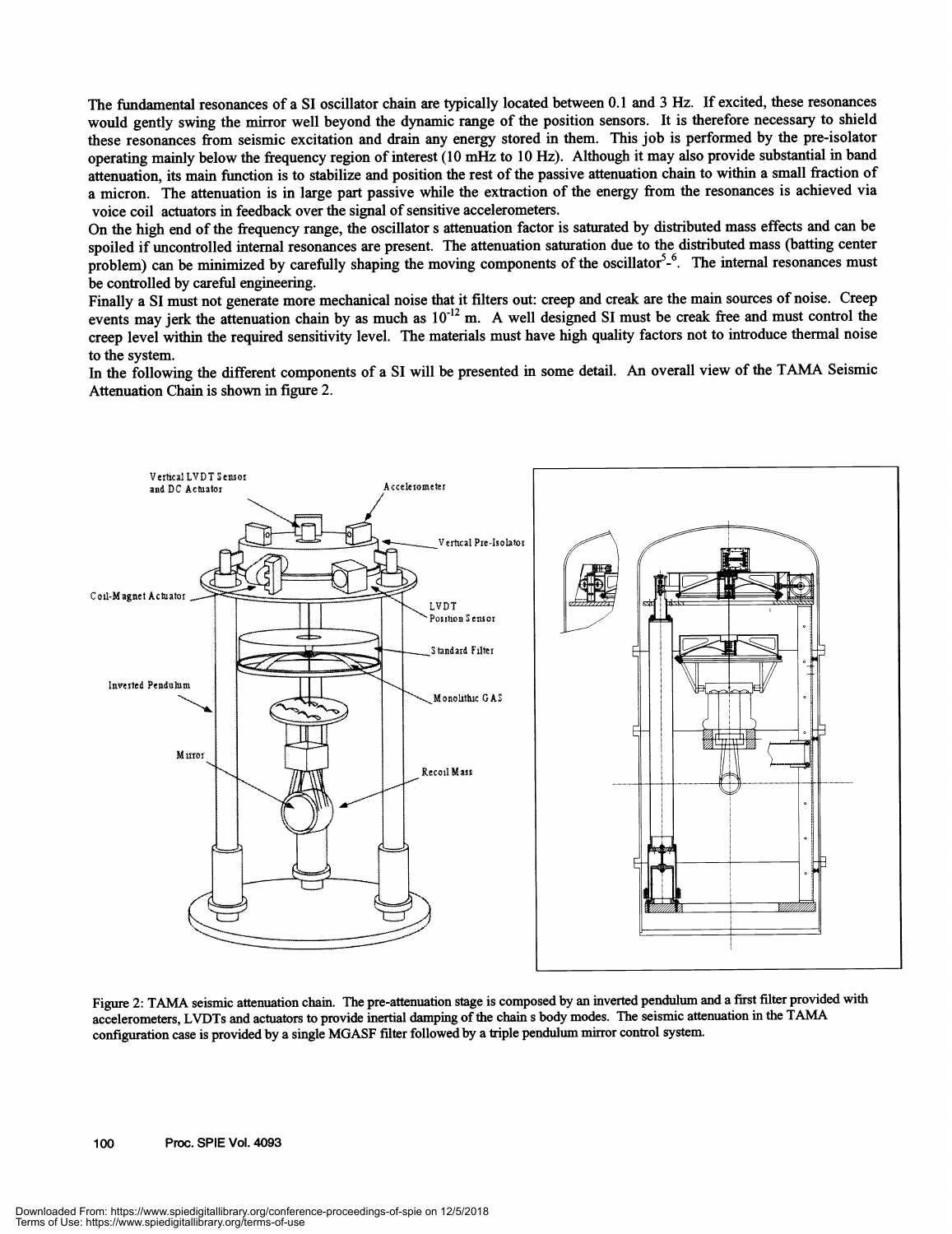#### 3. THE PRE-ISOLATOR

The pre-isolator is made by an Inverted Pendulum (IP) supporting a vertical oscillation spring. The IP is made of three rigid legs mounted on stiff flex joints that provide the oscillator restoring force. The three legs are joined by a platform at the top. This platform is free to move in the horizontal plane in the two x and y degrees of freedom as well as in torsion aroundthe vertical axis. The platform body contains a filter (see below) for the vertical degree of freedom. In order to be effective against the 150 mHz micro-seismic peak, the IP is tuned at the lowest possible frequency, 10 to 30 mHz. This is achievable in IPs by tuning the load with the addition or removal of small ballast masses. One additional advantage of working at low frequencies is that, even with low loss materials, very low effective quality factors can be achieved. In the IP the attenuation saturation due to the legs distributed mass is particularly severe but it is also easily soluble with suitable counterweights below the flex joint. As proven with simulations and measurements by Virgo and AIGO, careful tuning of these counterweights allows the saturation plateau to be pushed down essentially with the tuning precision ofthe counterweight. In the TAMA and LIGO design, the IP performance should stay close to its theoretical  $1/f^2$  behavior over all the attenuation chain resonances frequency range (100 mHz to 5Hz).

Despite the pre-isolator strong attenuation, the chain resonances would still be excited well above any acceptable level. The IP then is equipped with a set of three horizontal, low-frequency, high-sensitivity accelerometers controlling three low noise actuators to drain the residual seismic energy deposited in these resonances. Accelerometers and actuators are arranged in a triangular configuration to control also the yaw d.o.f. A computerized Multiple In Multiple Out control system transforms the signals and generates the damping forces down to the lowest frequencies (~mHz) in each individual degree of freedom. The accelerometer sensitivity  $(10^{-10} \text{ m})$  can be used to generate the mirror positioning stability. A mirror stability of a few tens ofnm is foreseen from the simulations, less than the required sub-micron off-band residual motion.

Finally, since the accelerometers do not sense position, at frequencies below 1 mHz positioning of the IP is controlled by a mix of signals from auxiliary LVDT position sensors and the mterferometer error signal itself acting through the MIMO actuator system.

The vertical degree of freedom is independently but similarly treated.



Figure 3: Section of a GASF (above) and of a MGASF (below). The antispring component responsible for the resonant frequency reduction is obtained by radial compression of the blades. In both designs any joint between separate parts is made through contact surfaces that are perpendicular to the stress direction (see enlargements) to avoid creak noise.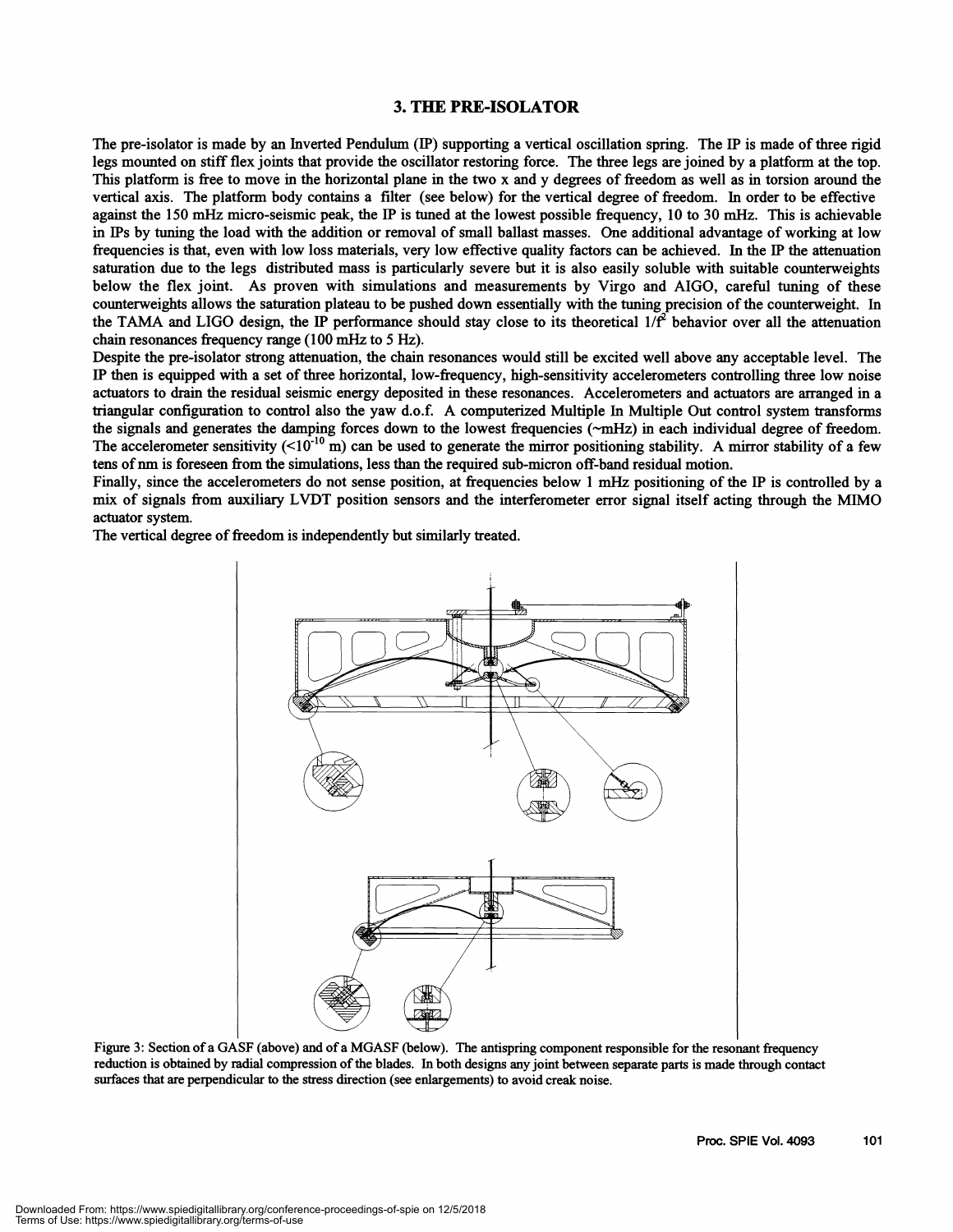#### **4. THE PASSIVE ISOLATOR FILTERS**

The bulk of the seismic attenuation is obtained using a chain of mechanical oscillators. In the horizontal direction this is trivially obtained by means of pendula. The suspension wire having negligible mass, a pendulum has an almost perfect  $1/f^2$ attenuation up to the wire violin mode frequencies. With reasonable pendulum lengths (tens of centimeters) suitable attenuation factors can easily be achieved in the frequency band of interest. The difficult part in a good seismic isolator is to achieve good vertical attenuation. The vertical noise is, in theory, orthogonal to the sensitivity of the interferometer. Somewhere between a percent and a per-thousand of the vertical motion is transferred to the horizontal direction at each attenuation stage by mechanical imperfections, misalignments and, ultimately, by the non-parallelism of verticality in locations kilometers apart. The vertical attenuation then becomes practically as important as the others. Ideally a vertical oscillator can be obtained replacing the suspension wire with a massless spring working against the gravitational pull. To achieve sub-Hz vertical frequencies within the required space constraints, with acceptable stress levels and without coupling extension with rotation the pendulum masses in the attenuation chain are replaced by vertical attenuation filters. The filters are essentially compact springs, made of a crown of concentric cantilever springs<sup>78</sup>. The vertical oscillation frequency is achieved by means of various techniques. The novelty introduced at LIGO is the Geometric Anti Spring Filter<sup>9</sup> (GASF) and, lately, Monolithic GASF (MGASF) shown in figure 3. In both schemes, the cantilever blades are radially compressed against the central point. At the filter working point the radial forces are in equilibrium. The frustrated radial stress tends to release itself by pushing the system up or down thus generating a negative spring potential. The amount of the negative spring constant thus produced can be tuned by changing the radial compression and the complexive vertical spring constant can be effectively nulled. Arbitrarily low resonant frequencies can be achieved at arbitrarily low material stress levels.

These low frequency springs are particularly stable because both the spring and the anti-spring constants derive from the same material. Their thermal variations are matched thus maintaining a fixed working frequency at the working point. The working point obviously changes with temperature because the real spring constant, producing the lift. This effect can be cured with a little bi-metal strip compensator.



Figure 4: Attenuation transfer function of a GASF and a MGASF. The main vertical resonant frequency can be changed at will in both filters. The MGASF present a better attenuation plateau at medium frequencies and is effectively immune to the internal resonance visible at 50 and 80 Hz in the GASF transfer function. The peaks between 1 and 2 Hz and below 20 mHz are payload tilt and rotational modes. At frequencies higher than 100 Hz acoustic transmission dominates the measurement.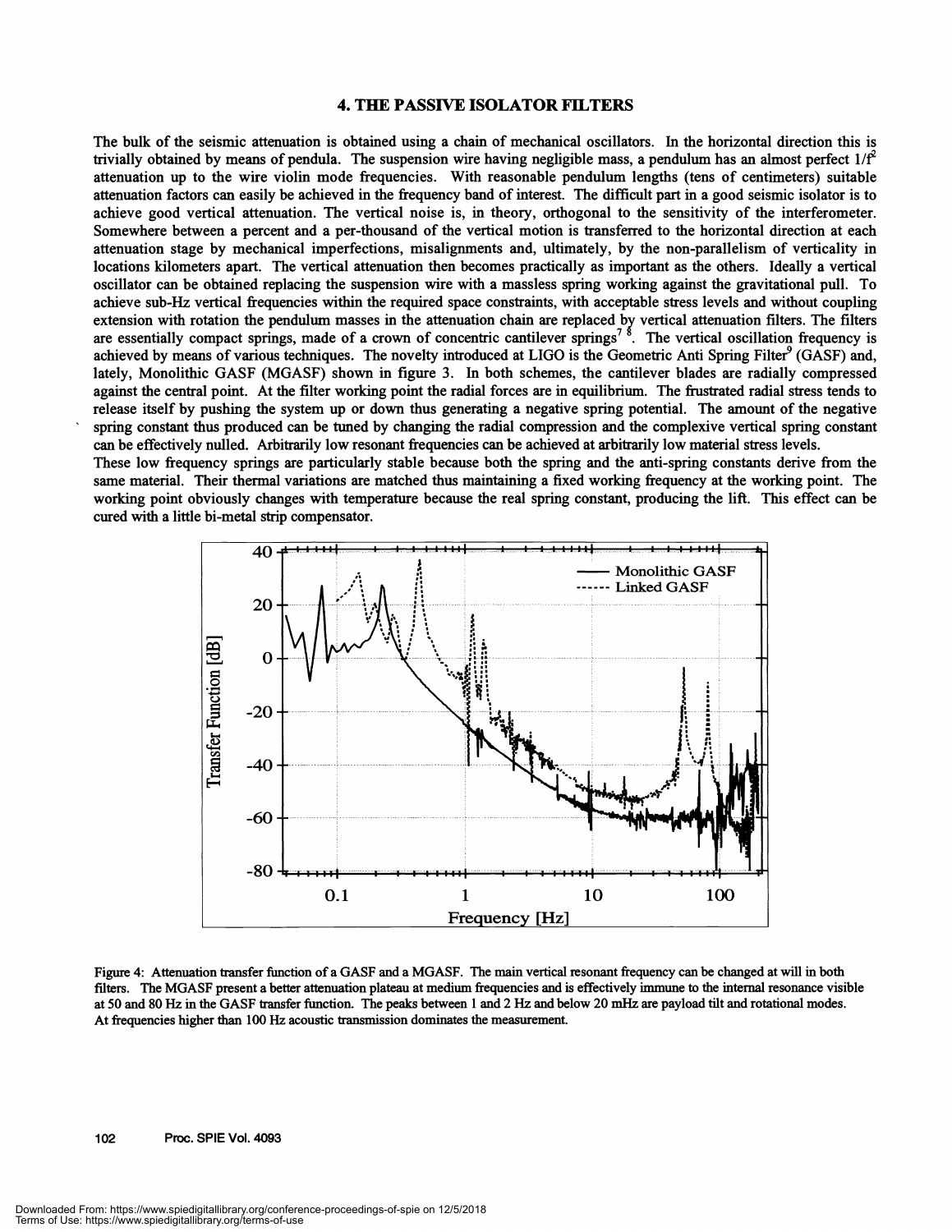

Figure 5: Attenuation (top) and integrated (bottom) Residual motion expected performance of the TAMA SAS towers.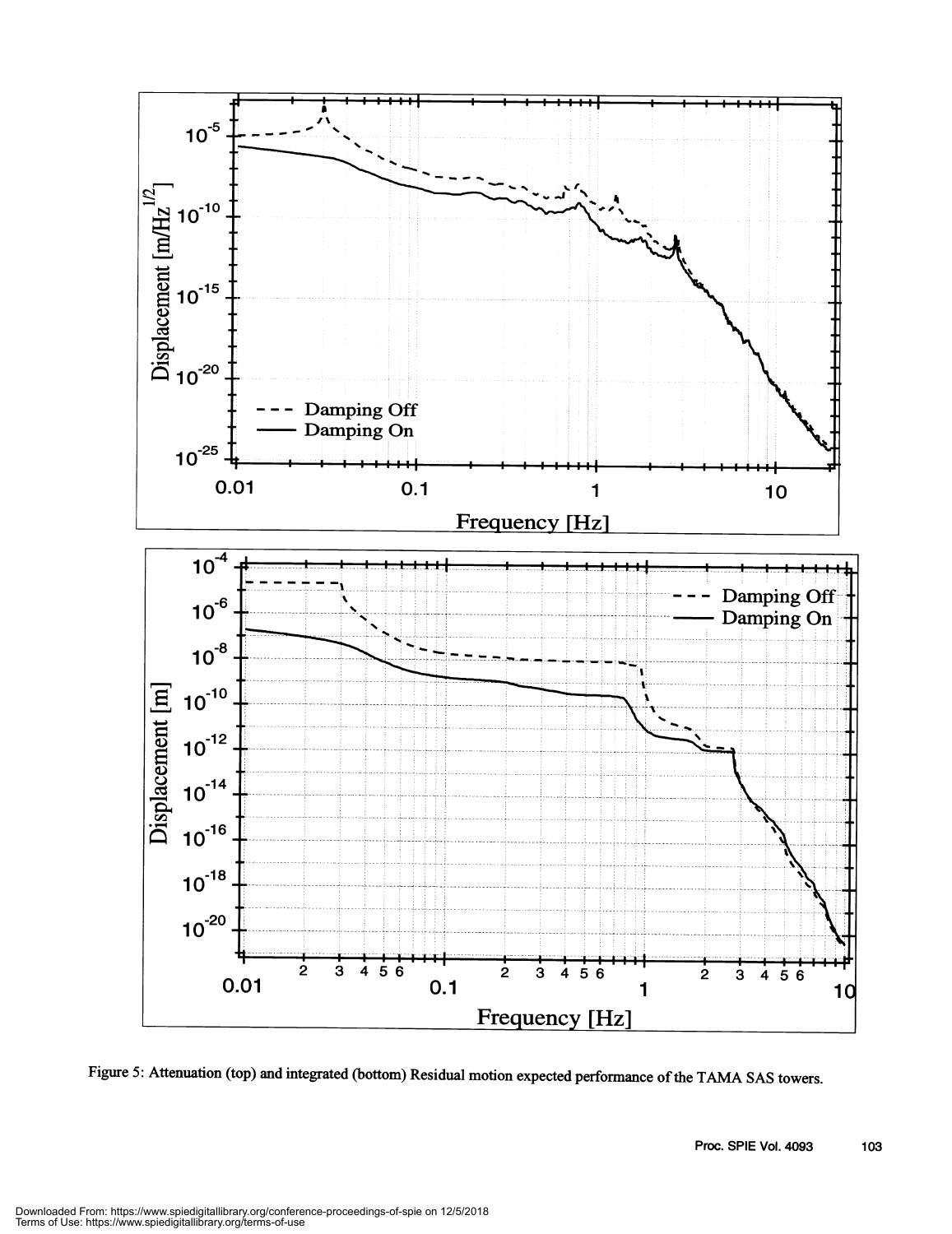In GASFs separate blades are joined to the central load disk by flex joint wires thus allowing easy exchange of blade number and strength to match any payload. In MGASFs the crown of blades is monolithic and any change of the payload requires the use of a new, tailored, spring crown. instead of fme tuning the spring s lift the payload is tuned with small ballast masses. Despite their somewhat lower flexibility of use the MGASFs present several important advantages are:<br>• Better attenuation factor . Immunity from some internal resonance effects

- 
- 
- Reduced number of components eliminating potential creak noise sources.

The first two points are evident in figure 4. The third will be discussed later, the smaller number of components results in simpler filters.

#### 5. THE MIRROR MULTIPLE PENDULUM

The bottom of the seismic attenuation chain supports the mirror multiple pendulum in which the suspension material switches from metallic to quartz for thermal noise reasons. The multiple pendulum must provide the necessary control authority to position and aim the mirrors. In order not to inject control noise in the system the actuators on the mirror must themselves be quiet and must have a very small authority. All actuators transfer some of their seismic excitation to the test mass. To operate from a quiet enough actuation platform the actuators are mounted on recoil masses suspended in parallel from the Seismic Attenuation System. The authority allowable (maybe a million times the interferometer dynamic range during lock acquisition but much less during operation) is in no case sufficient to match the off band residual r.m.s. motion of the mirror. Sufficient authority is obtained by hierarchically distributing it over two or three pendula layers. The better the Seismic Attenuation residual motion performance, the less control authority is necessary. Depending on the applications, the SAS performances require only two or three level of control reallocation. For thermal noise reasons, at least a double pendulum suspension is needed anyhow. Thermal noise issues are largely outside the scope of this report.

#### 6. EXPECTED PERFORMANCE

All the main components of the passive SAS system have been thoroughly characterized. Simulations of these components have been made, validated and cross -checked with the measured characterization performances.

MSE (Mechanical Simulation Engine) an innovative, modular and comprehensive simulation program<sup>10</sup> built up with the prevalidated elements has been used to design and estimate the expected performance of attenuation chains. Thanks to the prototype validation of the individual MSE elements, the simulation program is considered particularly reliable. Figure 5 show the expected performance, both in attenuation and in residual motion, of one of the TAMA towers. Prototype tests are ongoing and the TAMA towers will be used in a small test interferometer in the fall 2000. ConditionalFs to their successfui performance they should be installed in TAMA itself in 2001. Similar but larger towers satisfying the LIGO II requirements with a comfortable margin have been designed and prototyped.

#### 7. EXCESS NOISE CONTROL

Several factors that may introduce excess noise in the system have been identified and must be eliminated or controlled in a good SI system. Excess mechanical or electromechanical noise may produce events well outside the Gaussian noise distribution of the interferometer and impair its capability to detect transient events . Some of these factors are mechanical noise from the SI chain itself, from cabling, electrical and electromechanical noise on the SI active components and on the mirror actuators,  $\frac{11}{1}$ . Some of the solutions are listed below.

The main known sources of mechanical noise are creep and creak, both introducing noise in the entire audio frequency range. Creep noise is generated by localized yield in grains of stressed materials in the structure: it induces detectable acoustic emission and droop. Creep is initiated by dislocations in metal grains that, pushed by the stress field, accumulate on the grain surfaces until the local stress is released by a sudden shift. It was measured<sup>12</sup> <sup>13</sup> that the creep problem can be eliminated surfaces until the local stress is released by a sudden shift. It was measured<sup>12</sup> <sup>13</sup> that from the SI structure by controlling the stress levels in the structure, by using creep free materials in the components under stress<sup>14</sup>, and by annealing the SI chain under load. To avoid creep precipitation hardened alloys are used. In these alloys (Maraging steels, Copper-Beryllium alloys, etc.) the dislocations are chemically frozen in the grain volume by intermetallic precipitations. After the few residual dislocations are piled up against the precipitations by an annealing process under stress the acoustic emission stops.

Creak noise is produced when shear stress is applied between two contact surfaces. Most creak noise is avoided by careful design of all contact surfaces perpendicular to the stress direction (see for example the geometry of the link wire at the tips of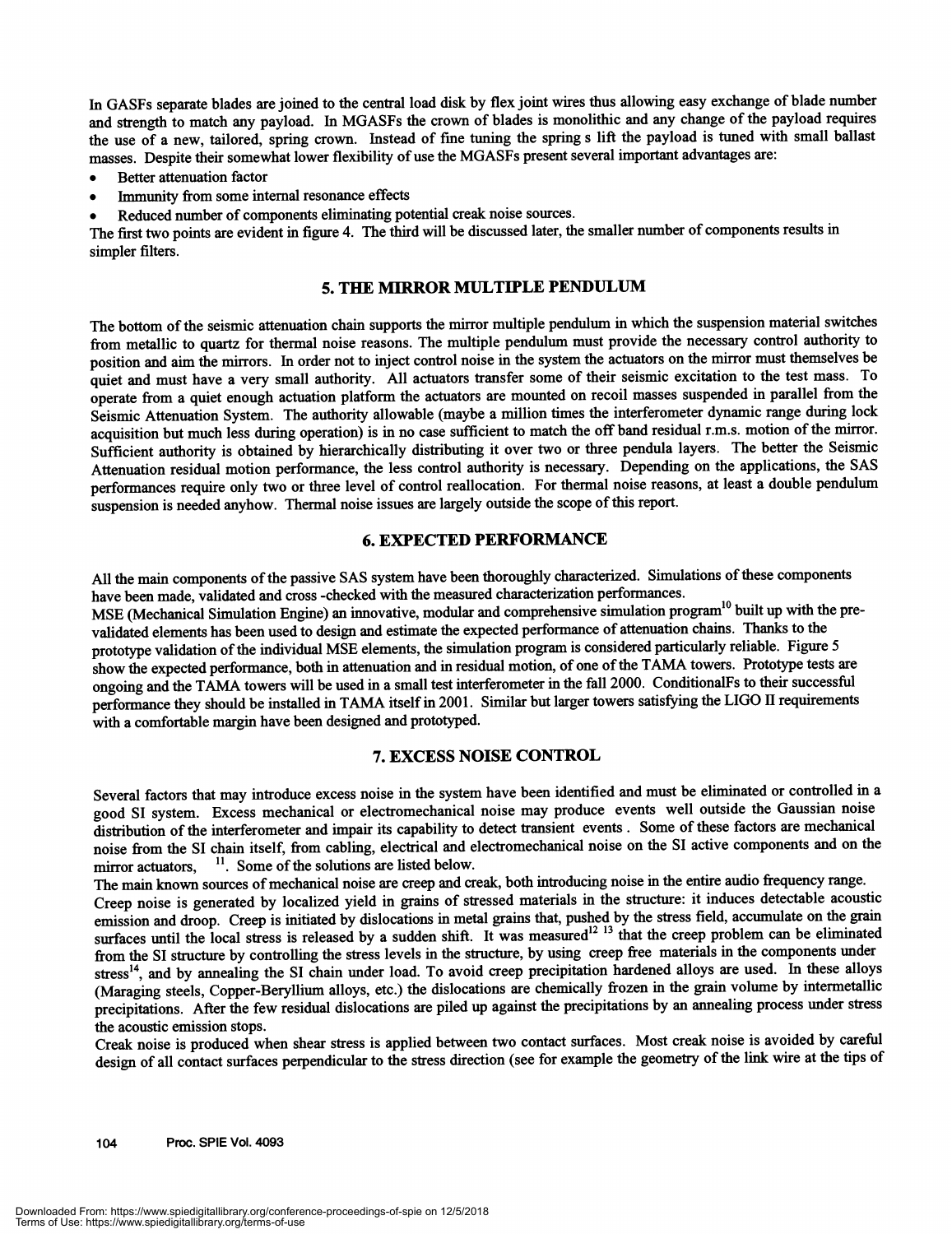the GASF blades). In most sensitive areas the contact surfaces can be coated with brazing materials to physically connect the contact surfaces. Annealing is expected to eliminate all residual creak noise in well-designed connections.

The most insidious sources of excess noise are connected with the electrical controls. Any active circuit in the SI chain and especially feedback systems may produce mirror noise. Sensors and amplifiers are usually characterized by their r.m.s. noise but have larger spurious non-Gaussian peaks and glitches (due to, for example, cosmic rays crossing gates, shifting charges on the transistor isolators, cable tribo-electricity noise, .). Since the feedback of the circuit operates by nulling its own signal all excess noise is eliminated by counter-shaking the physical system. To avoid this prob

- All active feedback control systems have been relegated at the beginning of the attenuation chain and isolated from the mirror in the frequency band of interest by the passive isolation chain.
- The authority of any actuator working on or near the mirror is minimized and limited in frequency band by taking advantage of the small mirror residual motion generated by the high-sensitivity, low-frequency accelerometers in the preisolator.

Cables are necessarily plastic components and will generate mechanical noise. Their ill effects are mitigated by their relative softness compared to the rest of the chain structure, but their effect can be substantial at the bottom, in the mirror s multiple pendulum.

Cables also can generate electromechanical noise directly on the mirror actuators by means of piezo- and tribo-electricity and by electronics noise pickup. The best solution is to eliminate them and replace them with wireless controls; substantial work is ongoing on this direction.

#### 8. CONCLUSIONS.

Passively attenuating seismic isolation chains fully satisfy the requirements of GWID. These chains were pioneered by the VIRGO collaboration. A second generation of passive SI was developed by LIGO and appears to be the best SI solution for the TAMA and LIGO II interferometers.

Several prototypes of this second generation attenuation structures have been built and are being tested. Their first utilization in an actual interferometer is foreseen in a TAMA test facility in the fall 2000 and in TAMA itself in the following year.

#### 9. ACKNOWLEDGEMENTS.

This grant is supported in part by NSF Grant #PHY98O1 158.

The results presented in this paper have been generated by the following collaborators: Alessandro Bertolini, Giancarlo Cella, Szabolcs Marka, Flavio Nocera, Kenji Numata, Virginio Sannibale, Akiteru Takamori, Hareem Tariq, Nicolas Viboud, Tatsuo Yoda, Chenyang Wang. Special thanks to our Virgo and TAMA colleagues that continuously supported our work with their ideas and suggestions.

#### 10. REFERENCES.

- 1. http://www.ligo.caltech.edu/ http://www.virgo.infn.it/ http://tamago.mtk.nao.ac.jp/ http://www.anu.edu.au/Physics/ACIGA/ http://www.geo600.uni-hannover.de/
- 2. R. DeSalvo The quest for gravitational waves , CERN Courier, March 1999. www.cemcourier.com.
- 3. http://lisa.jpl.nasa.gov/<br>4. G.Losurdo. Inertial com
- 4. G.Losurdo, Inertial control ofthe VIRGO superattenuator ,to be published in Proc. ofthe Third E.Amaldi Conference on Gravitational Waves Experiments, CALTECH, Pasadena, 12-16 July 1999. Also gr-qc/991 1044. G.Losurdo, Active controls of the VIRGO superattenuator, to be published in in Proc. of the international summer school on experimental physics ofgravitational waves, Urbino, 6-18 September 1999. Also gr-qc/0002006
- 5. G.Losurdo, J.Winterflood, Performance ofthe inverted Pendulum as a Preisolator for VIRGO Superattenuator, VIR-TRE-PIS-4600-142, 1998. G.Losurdo, et al.: An inverted pendulum pre-isolator stage for VIRGO suspension system, Rev. Sci. instrum., 70, 2507-2515 (1999).
- 6. R.De Salvo, et al. : Performances of an ultralow frequency vertical pre-isolator for the VIRGO seismic attenuation chains , Nucl.Instr.and Meth. in Phys.Res. A, 420, 3 16-335 (1999).
- 7. M.Beccaria, et al.: Extending the VIRGO gravitational wave detection band down to a few Hz: metal blade springs and magnetic antisprings, Nucl.Instr.and Meth. in Phys.Res. A, 394, 397-408, 1997.